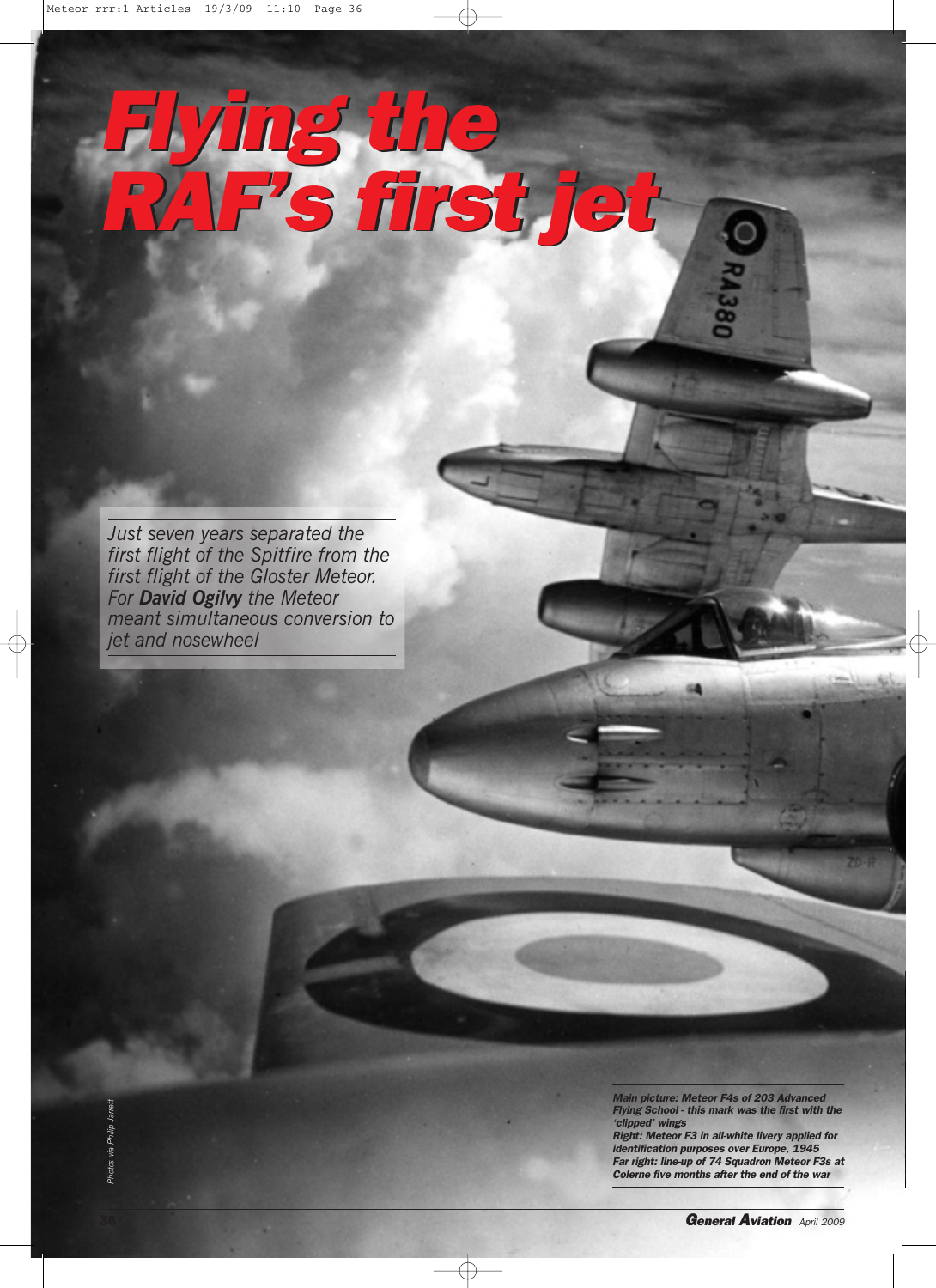Some may feel that inclusion of a jet<br>
Sighter in a series devoted to veteran<br>
but the Gloster Meteor – the first jet to enter ome may feel that inclusion of a jet fighter in a series devoted to veteran and vintage aeroplanes is out of order, squadron service with the Royal Air Force and the only one to see operational use in World War 2 – first flew as long ago as March 1943. This was only seven years later than the date on which the first Spitfire flew; yet the Spitfire has been considered an historic aeroplane for several decades.

The Meteor has many claims to fame. In its earliest form it was grossly underpowered, for the first to be completed failed to get airborne, as each of its Rover turbojets produced little over 1,000lbs thrust. Despite this the type gained ground without delay, for by August 1944 the first V-1 flying bomb had fallen victim not to the Meteor's guns, but by being formated on and rolled-over with the Meteor's wingtip. This fortuitous success, which was the result of enterprise

by one pilot whose guns had jammed, caused wing-tipping to become a standard procedure for dealing with the V-1 menace – preferably

over the sea before the intruder reached England.

The Meteor developed quickly; production mark 3s, which were the first to enter largescale squadron use, were powered by Rolls-Royce Derwents, which became standard equipment on all subsequent variants. The Derwent progressed from 2,000lbs thrust in the 3 to 3,600 in the later marks, and performance increased in sparkle accordingly.

Early peacetime activities included reformation of the RAF High Speed Flight, using Meteor 4s. In November 1945 a new world speed record was established, when Group Captain H Wilson achieved 606mph at Herne Bay. Just under a year later, Group Captain E M Donaldson added another 10mph to this record, also in a mark 4. For those who like to know such things, the aircraft concerned were EE 454 and EE 549 respectively. The latter machine had been modified by 'clipping' the then-standard rounded wingtips, a change that improved not only the speed but the handling, with a very marked (though hardly surprising) increase in roll rate. The reduced-span wings were incorporated in all subsequent production 4s, of which more than 450 were built.

Throughout this time no facility had existed

for providing dual instruction in jet aircraft. Qualified piston pilots had converted quite readily after extensive briefing, one of the most important points of which was to stress the turbine's slow response to throttle movement. With a reciprocating engine, a pilot could check a tendency to undershoot by an application of an appropriate ration of power, with immediate result, but with a jet things were different. A noticeable time-lag occurred between throttle movement and anything useful happening; this caught several pilots unaware. From a general handling angle, however, the jet was simpler than its piston predecessor; with a tricycle undercarriage and no tendency to swing or roll as power was applied, the take-off and landing procedures presented no problems.

Pilots of the future would have no worthwhile piston background; for several years all prospective fighter pilots had undergone courses on Spitfires at Chivenor, in North Devon, while for those destined to fly Meteors the Oxford was used as a twinconversion trainer. Clearly all this was a shortterm practice, so the Meteor T7 trainer was born, with two seats in tandem, full dual and no armament. More than 500 were built.



*General Aviation April <sup>2009</sup>* **37**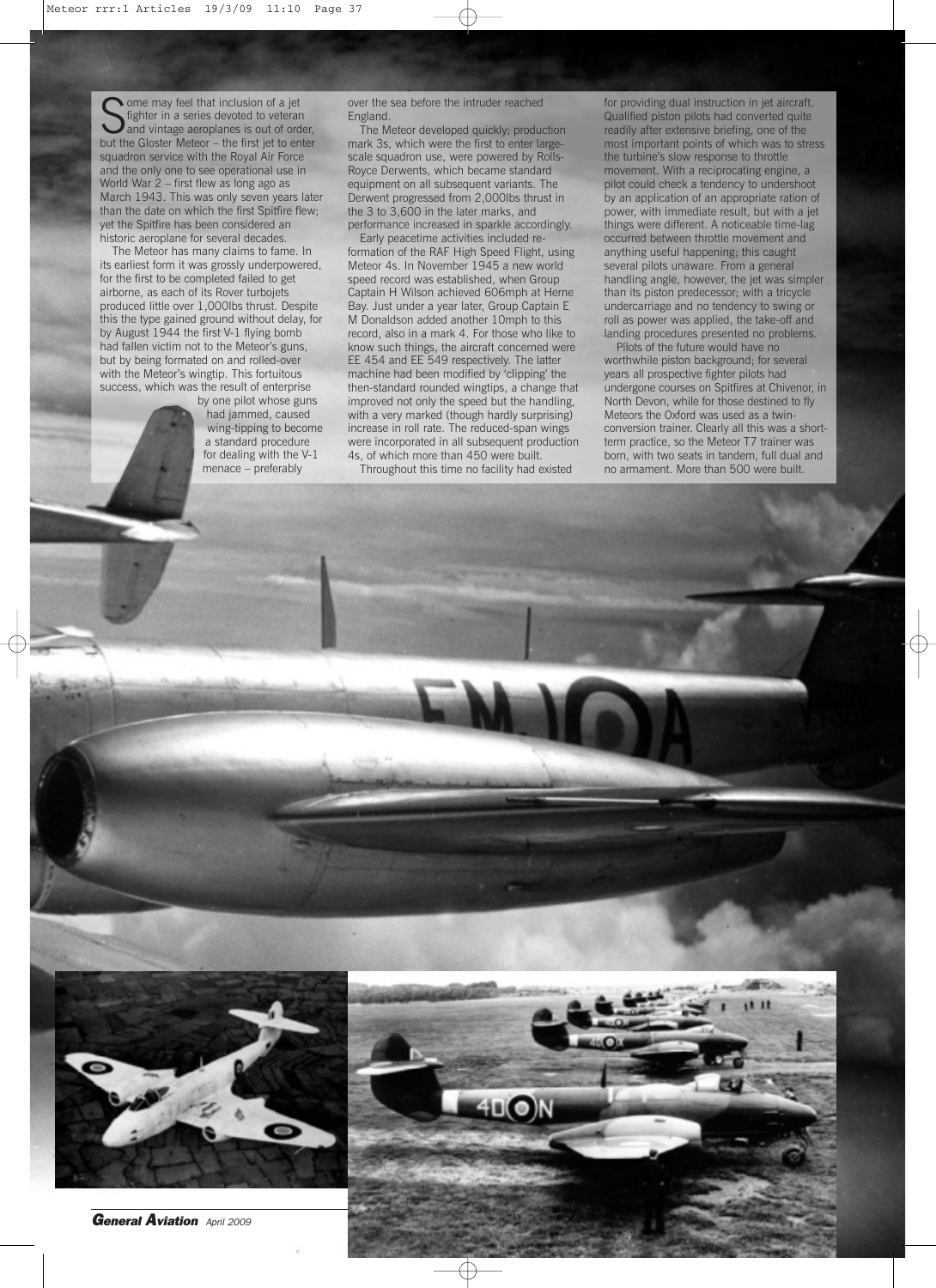The first T7 joined the RAF late in 1948 and initially many were used to equip Advanced Flying Schools for conversion o f ra w pilots who had bee n trained on Harvards o r , later , Balliols. This useful mark of Meteo r found its way to many tasks and units; example s were added to strengths of fighter squadrons for continuation training, Instrum ent Rating renewals an d comparable duties. It wa s in one of its off-beat roles that I met the M eteor , among the few to serve, strangel y perhaps, with Bomber Command.

In 1952 I was serving on a Mosquito squadron that received frequent promises of Canberras as re placements. Two Meteor 7s were delivered to the station to provide pilots with adequate rations of jet flying before th e C anberras arrived, but I was due for posting and clearly would go before the new equipment arrived . The CO – logically but, to m e , unfairly – decree d tha t I could not waste valuable Meteor time with more than 2 0 pilots (tw o squadrons) in need of conversion. Then h e went on 14 days' leave .

The Meteor s were brand new, whereas th e M osquitoes were getting old, and I remembe r being impressed b y the high serv iceability rate. Each da y 'our' Meteo r , WL 366, would be pushed out and just do a full programme o f flyin g , ofte n completing more sorties tha n a whole Mossie flight. This was good, for in a fortnight I managed to co mpensate for lost time. Although an organised jet training programme had become established in Flying Training Command , procedures took time to ge l i n more remote corners of the Service . The first few squadron pilots were briefed to 'ge t in and go' but before my turn came an order was issued calling for each man to have (I think) two hours of dual before being let loose. A not-

*Top right: Meteor F3 of 616 Squadron; taxying was easy once you'd persuaded her to move Above right: note the rounded wingtips of the early Meteor F3*

*Right: unstick at around 120 knots was a 'woffly' unsatisfactory affair Bottom right: Meteor engine controls were on the sidewall next to the engine they related to*

so-young but very experienced pilot, who was also a QFI, found (or organised) himself as the person to provide that dual. He familiarise d himself with the Meteor and then set about converting the rest of us; a very informal, but perfectly adequate, way of tackling the task. Alas, it could not happe n today.

Not only were there many marks of Meteor, but various versions of the T7. All had th e cli ppe d wings introduced on the 4, but earl y production versions possessed ailerons o f only modest power, whereas WL 366 was one o f the first to appear with spring-tab ailerons; these were really delightful. I had one fligh t in an earlier 7 withou t this luxury and the difference wa s quite marked. Later 7s, sometimes known as 7/8s, had the rectangular fins and rudders that were fitted to the ultimate day fighte r version , the F8. Late r still, some marks , including the photo-reconnaissance and night fighter versions, reverted to the large-span rounded wing tips.

Let us look now at the Meteor as then seen by on e who had met a modest range of pisto n typ es, but who had thought that only gliders coul d fly without propellers . Entry to th e tandem (in the cas e of the T7) cockpits is v i a retractable footsteps and fixed handgrips on the port side. Ther e are separate external and internal handles fo r opening and closing th e hinged hood. Once inside, the seats can be